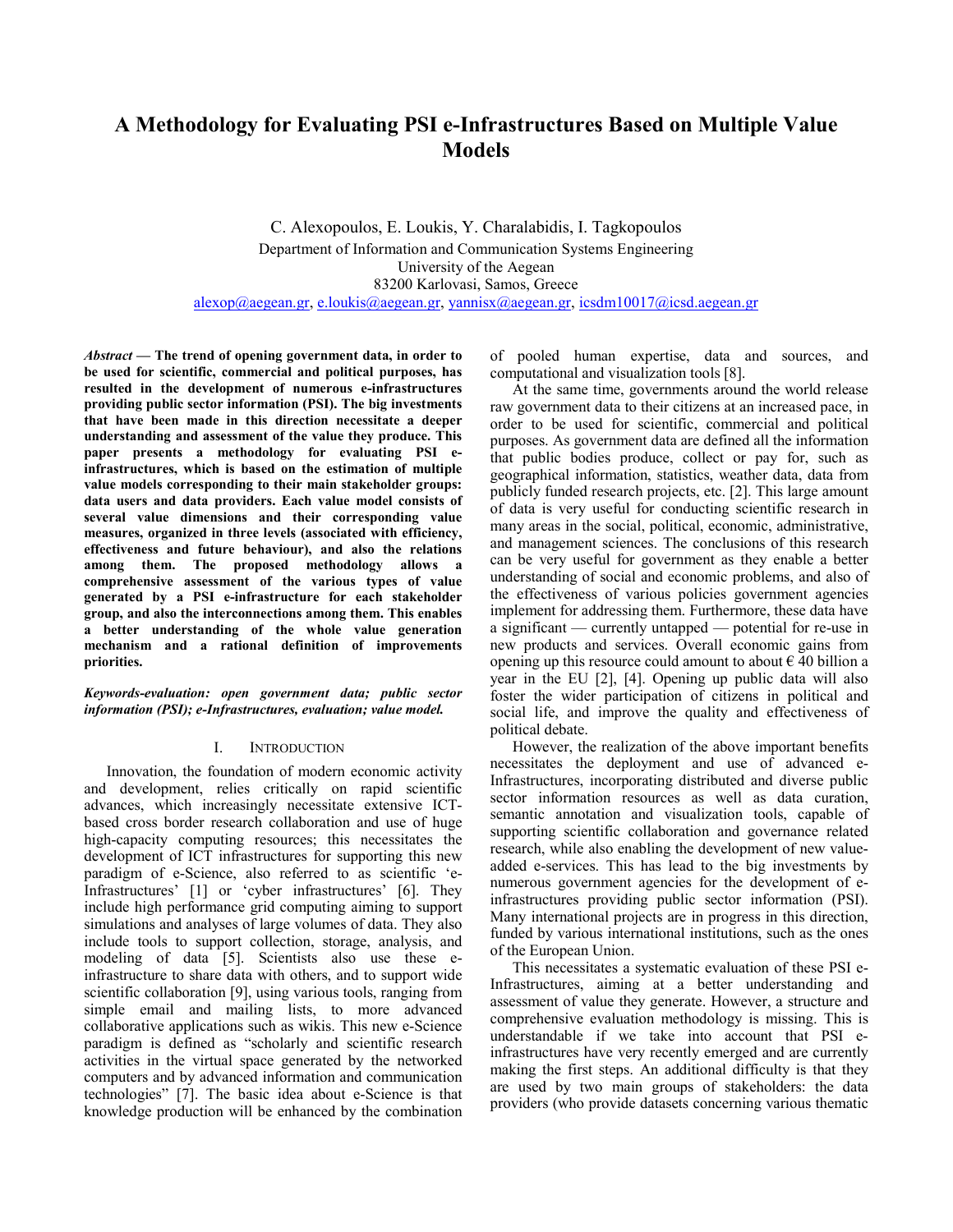areas) and data users (who use these data for various scientific, commercial and political purposes). Therefore a comprehensive methodology for evaluating PSI einfrastructures should incorporate the viewpoints of both these stakeholders groups.

This paper contributes to filling this gap by presenting a methodology for evaluating PSI e-infrastructures, which is based on their capabilities and objectives, and also on previous relevant research. The proposed methodology includes initially the definition of one value model for each stakeholder group, which consists of the main dimensions of value the PSI e-infrastructure generates for it, and also the connections among them. These value dimensions are organized in three value levels associated with efficiency (= quality of the various capabilities provided to the particular group), effectiveness (= degree of supporting this group for achieving its objectives) and users' future behavior respectively. Also, for each value dimension a number of measures are defined. Using data collected from users of the PSI e-infrastructure under evaluation these value measures and dimensions are assessed, and also the relations among them are estimated. The proposed evaluation methodology allows a comprehensive and structured assessment of the various types of value generated by a PSI e-infrastructure for each stakeholder group, and also the interconnections among them. This enables a better understanding of the value generation mechanism and at the same time a rational definition of improvement priorities.

In the following section II the background of the proposed methodology is outlined. Then in section III the definition of the two value models for the data users and the data providers is presented, while in section IV the value models estimation algorithm is described. Finally in section V the conclusions are summarized and future research directions are proposed.

# II. BACKGROUND

In order to develop a methodology for evaluating PSI e-Infrastructures we can use frameworks and elements from previous in the areas of information systems (IS) evaluation (section II.A), technology acceptance and information systems success models (section II.B), and e-services evaluation (section II.C). Furthermore, it is necessary to take into account the capabilities and objectives of modern PSI einfrastructures (section II.D).

# *A. Information Systems Evaluation*

There is long and extensive research on the evaluation of IS [10] – [19], which has revealed its inherent difficulties. The major conclusion of this research is that evaluation is a highly complex task, mainly because of the multidimensional benefits and value created by most categories of IS. IS's offer various types of benefits, both financial and non-financial, and also tangible and intangible ones, which differ among the different types of IS. So, it is not possible to formulate one generic IS evaluation method, which is applicable to all IS; each different type of IS has different objectives, therefore it requires different types of evaluation

methods and measurements, taking into account its particular characteristics, objectives and expected benefits. Smithson and Hirscheim (1998) distinguish between two basic approaches to IS. The first approach is 'efficiency-oriented' as it evaluates IS performance with respect to some predefined technical and functional specifications, and focus on answering the question of whether the IS is doing things right. The second approach is 'effectiveness-oriented', as it evaluates to what extent the IS supports the execution of business-level tasks or the achievement of business-level objectives. Therefore a comprehensive methodology for evaluating a particular type of IS should include evaluation of both its efficiency and its effectiveness, taking into account its particular characteristics, capabilities and objectives.

# *B. Technology Acceptance and IS Success Models*

Extensive research has been conducted in order to identify the characteristics and factors affecting the attitude towards using an IS, the intention to use it and finally the extent of its actual usage, which has lead to the development of the Technology Acceptance Model (TAM) and its subsequent extensions [20] – [23]. The TAM has been based on the Theory of Reasoned Action (TRA) [24] and the Theory of Planned Behavior (TPB) [25]. It posits that perceived usefulness and perceived ease of use determine an individual's intention to use a system with intention to use serving as a mediator of actual system use; perceived usefulness is also seen as being directly impacted by perceived ease of use. There have been many attempts to extend TAM, which have generally taken one of the following three approaches: by introducing additional factors from related models, by introducing additional or alternative belief factors, and by examining antecedents and moderators of perceived usefulness and perceived ease of use [26]. The most widely used extension of TAM has been the 'Unified Theory of Acceptance and Use of Technology' (UTAUT) [21], which posits that the four key factors that determine technology usage intension are performance expectancy (similar to the usefulness of the TAM), effort expectancy (similar to the ease of use of the TAM), social influence, and facilitating conditions.

Another research stream that can provide useful elements is the IS success research [27]-[29]. The most widely used IS success model has been developed by DeLone and McLean (1992). It proposes seven IS success measures, which are structured in three layers: 'information quality', 'system quality' and 'service quality' (at the first layer), which affect 'user satisfaction' and also the 'actual use' of the IS (at the second level); these two variables determine the 'individual impact' and the 'organizational impact' of the IS. Seddon [29] proposed a re-specification and extension of this model, which includes perceived usefulness instead of actual use. This research stream suggests that IS evaluation should adopt a layered approach based on the above interrelated IS success measures (information quality, system quality, service quality, user satisfaction, actual use, perceived usefulness, individual impact and organizational impact) and on the relations among them. This focus not only on the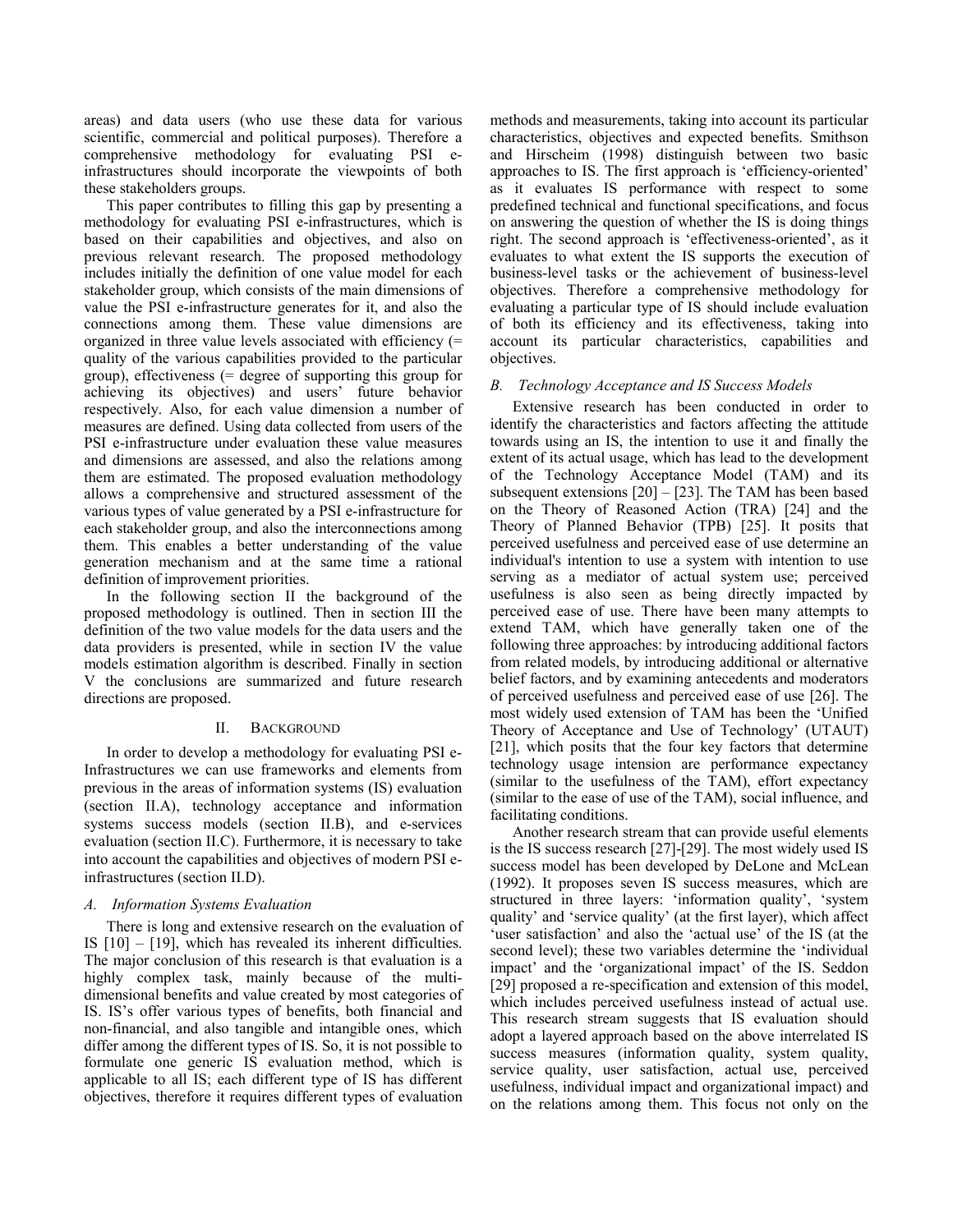above IS value measures, but also on the relations among them, can be very useful for the formulation of methodologies for evaluating various types of IS.

# *C. E-Services Evaluation*

The emergence of numerous internet-based e-services (e.g. information portals, e-commerce, e-banking, egovernment, etc.) leads to the development of many frameworks for evaluating them [30] – [34]. Extensive reviews of this research are provided in Rowley [30] and Sumak et al. [31]. These frameworks suggest useful eservices evaluation dimensions and measures. Most of them assess the quality of the capabilities that the e-service provides to its users. Some others assess the support it provides to users for performing various tasks and achieving various objectives, or users' overall satisfaction. However, most of the above frameworks do not include advanced ways of processing the evaluation data collected from the users, in order to maximize the extraction of value-related knowledge from them. They include mainly simple calculations of average values for all evaluation measures and dimensions over all the users who evaluate the e-service; the relations among the proposed evaluation dimensions and measures, which could form the basis for advanced multi-dimensional statistical analysis, are not exploited all for drawing more conclusions and insights.

Only recently some research in this direction has been conducted. In [3] is proposed and verified a structured methodology for assessing and improving e-services, which is based on the estimation of value models of them. Such a value model consists of a set of measures assessing different types of value generated by the evaluated e-service, and the relations among them. These value measures are organized in three levels:

(i) Efficiency level: it includes 'efficiency' measures, which assess the quality of the basic capabilities offered by the eservice to its users,

(ii) Effectiveness level: it includes 'effectiveness' measures, which assess the extent of use of the e-service and also its outcomes (e.g. to what extent the e-service assists the users for completing their tasks, achieving their objectives, offers them fun and enjoyment, or in general satisfies them),

(iii) Future behaviour level: it includes measures assessing to what extent the e-service influences the future behaviour of its users (e.g. to what extent they intend to use the e-service again in the future, or recommend it to friends and colleagues)

This methodology combines assessment of these multiple types of value generated by the e-service with estimation of the relations among them (with the former and the latter constituting the value model of the e-service), and also an algorithm for defining priorities for capabilities' improvements. Such an approach would be useful for the development of a comprehensive methodology for evaluating PSI e-Infrastructures. However, an extension of this approach is required, since as mentioned above PSI e-Infrastructures have two distinct stakeholders groups, the data providers and the data users, so it is necessary to estimate one value model for each of them.

# *D. Capabilitiesof PSI e-Infrastructures*

The capabilities that a modern PSI e-Infrastructure should offer have been analysed as part of the ENGAGE research project (http://www.engage-project.eu) on PSI e-Infrastructures, which is partly funded by the European Commission. The main goal of this project is the development and deployment of a data infrastructure, incorporating distributed and diverse public sector information resources, capable of supporting scientific collaboration and governance-related research from multidisciplinary scientific communities, and also providing open governmental data towards citizens.

Based on ENGAGE experience and research such platforms consist of usually three main functional areas supporting Data Acquisition, Data Provision and Communication. In particular:

*- Data Acquisition:* it provides all the necessary utilities and functions for acquiring data from government agencies. It enables a government agency to upload a dataset or to Sregister a link to a dataset. Such a platform usually provides an Application Programming Interface (API) for performing the above tasks. Also, it provides capabilities for improving the quality of a dataset before uploading it, through cleansing, transformation and enrichment.

*- Data Provision:* it provides all the necessary utilities and functions for offering public sector data to its users. A user could search catalogs of datasets with different ways, such as free-text, structured criteria, browsing into sub catalogs, map search or using a sparql endpoint, and also download datasets. The platform also provides an API for performing the above tasks. It also provides capabilities for data visualization, which is the process of representing data, information or knowledge in a way that will facilitate and enhance understanding. Visualization is extensively used in science, education, business, communication and other fields to help practitioners comprehend and communicate complex, overwhelming or unfamiliar information. Furthermore, capabilities for data analysis are also provided.

*- Communication:* utilities and functions for communication between data providers and data users, and also among data users. They enable data providers to gather user feedback (e.g. comments, ratings, further needs) and usage statistics for each of the uploaded datasets. These are also visible by all users (e.g. a user can see other users' comments and ratings on a dataset before deciding to download and use it), leading to the establishment of a 'reputation management system'.

# III. VALUE MODELS DEFINITION

Based on the background presented in the previous section a methodology for evaluating PSI e-Infrastructures was developed, which involves a big variety of value measures assessing many different aspects of the value these platforms generate, and also advanced processing of users' evaluation data in order to maximize the value-related knowledge extracted from them. It combines efficiency and effectiveness evaluation dimensions and measures from several existing frameworks, adapted to the particular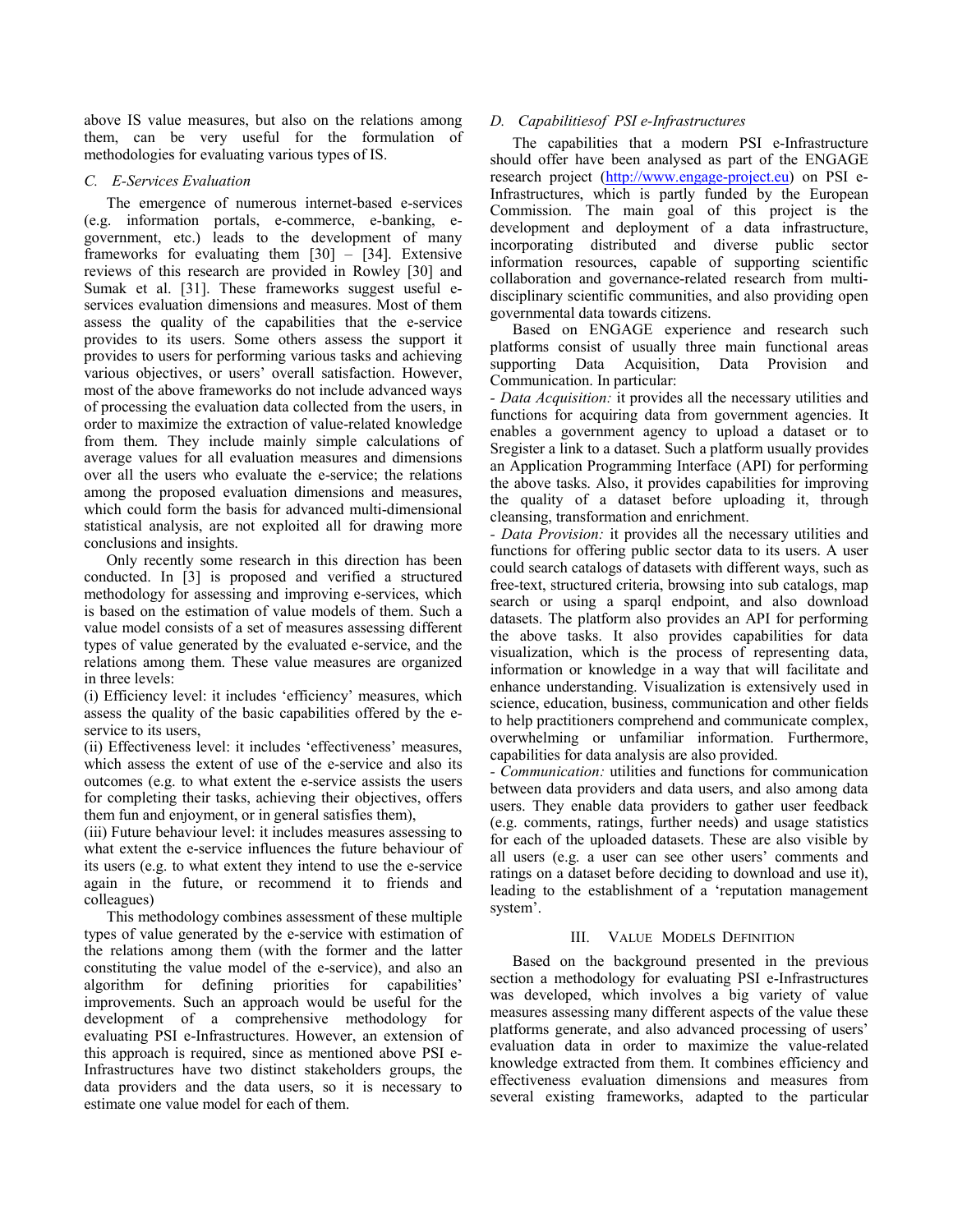objectives, characteristics, resources and capabilities of PSI e-infrastructures. The proposed methodology, extending the approach of [3], is based on the estimation of two value models of a PSI e-Infrastructure, one for each of the main stakeholders groups: data users and data providers. In this section is described the definition of these two value models, while in the following section is described the algorithm for estimating them based on users' evaluation data.

Each of these two value models consists of the main dimensions of the value that the PSI e-infrastructure generates for the corresponding stakeholders group, and the connections among them. These value dimensions are organized in three value levels, adopting the structure proposed by  $[3]$ , which focus on efficiency  $(=$  quality of the various capabilities provided to the particular group), effectiveness (= degree of supporting this group for achieving its objectives) and users' future behavior respectively.

In Figure 1.(a) we can see the data users' value model, while in Figure 1.(b) we can see the data providers' value model (value dimensions per level and connections among them). We remark that the data user's value model includes in its first efficiency level five value dimensions associated with ease of use and experience (an extension of the 'ease of use' proposed by the TAM), performance (based on the 'system quality' proposed by the IS success model of DeLone and McLean), data provision capabilities (based on the based on the 'information quality' proposed by the same model), data search and download capabilities and data analysis capabilities for users. The data providers' value model includes two of the above value dimensions, ease of use and experience and performance, and also two additional ones associated with data upload and data analysis capabilities for providers. Both models in their second effectiveness level include two value dimensions associated with use and objectives' accomplishment, while the third level includes one value dimension associated with future behaviour.

It should be noted that the value dimensions of the first efficiency level are independent variables, which are under the direct control of the PSI e-infrastructure developer, who can take direct actions for improving them if necessary. In contrast, the value dimensions of the other two levels (effectiveness and future behavior ones) are not under the direct control of the PSI e-infrastructure developer/operator, and are dependent on the first level ones.

The above dimensions of the value generated by a PSI e-Infrastructure were further elaborated, and for each of them a number of individual value measures were defined. Each of these value measures was then converted to a question to be included in questionnaires to be distributed to stakeholders. All these questions have the form of statements; the stakeholders who fill the questionnaire are asked to enter the extent of their agreement or disagreement with them, answering the question: "To which extend do you agree with the following statements?". A five point Likert scale is used to measure agreement or disagreement with (i.e. positive or negative response to) such a statement (1= Strongly Disagree, 2= Disagree, 3=Neutral, 4=Agree, 5=Strongly Agree). In Table I we can see for each of the abovementioned value dimension its corresponding value measures/questions. In this Table we can also see for each value measure whether it concerns data users (denoted with 'U'), data providers (denoted with 'P') or both ('P+U'). Two questionnaires have been formulated, one for data users  $($ including the sections 1, 2, 3, 4, 6, 8, 10 and 11 of Table I), and another one for data providers (including the sections 1, 3, 5, 7, 10 and 11 of Table I).

TABLE I. QUESTIONNAIRE (VALUE MEASURES-QUESTIONS PER VALUE DIMENSION)

| Ease of Use and Experience $(P + U)$<br>1.      |                                                                                                           |  |
|-------------------------------------------------|-----------------------------------------------------------------------------------------------------------|--|
| 1.1                                             | The platform provides a user friendly and easy<br>to use environment.                                     |  |
| 1.2                                             | It was easy to learn how to use the platform.                                                             |  |
| 1.3                                             | The web pages are structured, well-organized<br>and clear                                                 |  |
| 1.4                                             | The web pages look attractive.                                                                            |  |
| 1.5                                             | It is easy to perform the tasks I want in a small<br>number of steps.                                     |  |
| 1.7                                             | The platform allows me to work in my own<br>language.                                                     |  |
| 1.8                                             | The platform supports user account creation in<br>order to personalize views and information<br>shown     |  |
| 1.9                                             | The platform provides high quality of<br>documentation and online help.                                   |  |
| 2.<br><b>Data Provision Capabilities (U)</b>    |                                                                                                           |  |
| 2.1                                             | The platform provides a large number of<br>datasets                                                       |  |
| 2.2                                             | The platform provides useful to me datasets                                                               |  |
| 2.3                                             | The platform provides to me complete data with<br>all required fields and detail                          |  |
| 2.4                                             | The platform provides accurate and reliable data<br>on which I can rely for my studies and for<br>drawing |  |
| 2.5                                             | There are datasets from many different thematic<br>areas (economy, health, education, etc.)               |  |
| 2.6                                             | There are datasets from many different<br>countries                                                       |  |
| 2.7                                             | The platform provides sufficiently recent data                                                            |  |
| Performance $(P + U)$<br>3.                     |                                                                                                           |  |
| 3.1                                             | The platform is always up and available without<br>any interruptions.                                     |  |
| 3.2                                             | Services and pages are loaded quickly.                                                                    |  |
| 3.3                                             | The response of the platform in all the tasks I<br>perform is quick.                                      |  |
| 3.4                                             | I did not realize any bugs while using the<br>platform.                                                   |  |
| Data Search and Download Capabilities (U)<br>4. |                                                                                                           |  |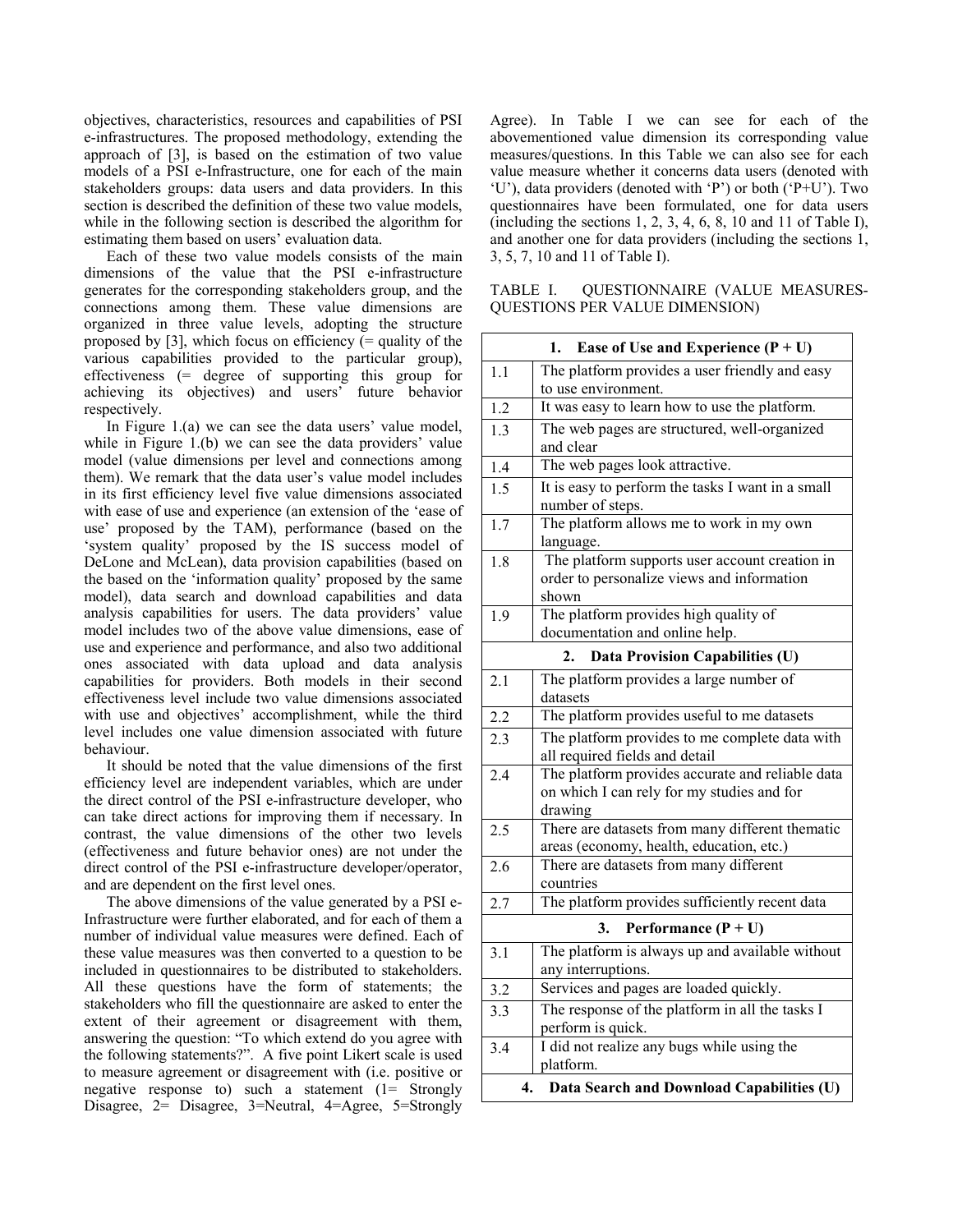| 4.1                                                | The platform provides strong dataset search       |  |
|----------------------------------------------------|---------------------------------------------------|--|
|                                                    | capabilities using different criteria.            |  |
| 4.2                                                | The platform provides several different           |  |
|                                                    | categorizations of the available datasets, which  |  |
|                                                    | assists significantly in finding the datasets I   |  |
|                                                    | need.                                             |  |
| 4.3                                                | The platform enabled me to download datasets      |  |
|                                                    | easily and efficiently.                           |  |
| 4.4                                                | The datasets are in appropriate file/data formats |  |
|                                                    | that I can easily use for covering my needs.      |  |
| 4.5                                                | The datasets have also appropriate and            |  |
|                                                    | sufficient metadata, which allowed me to          |  |
|                                                    | understand these data and also how and for what   |  |
|                                                    | purpose they were collected.                      |  |
| 4.6                                                | The platform provides strong API for searching    |  |
|                                                    | and downloading datasets (data + metadata)        |  |
| Data Upload Capabilities (P)<br>5.                 |                                                   |  |
| 5.1                                                | The platform enabled me to upload datasets        |  |
|                                                    | easily and efficiently.                           |  |
| 5.2                                                | The platform has a good metadata model            |  |
|                                                    | applicable for all its datasets, which includes   |  |
|                                                    | appropriate and sufficient metadata that provide  |  |
|                                                    | to the users a full understanding of the data and |  |
|                                                    | also how and for what purpose they have been      |  |
|                                                    | call.                                             |  |
| 5.3                                                | The platform enabled me to prepare and add the    |  |
|                                                    | metadata for the datasets I uploaded easily and   |  |
|                                                    | efficiently.                                      |  |
| 5.4                                                | The platform provides good capabilities for the   |  |
|                                                    | automated creation of metadata.                   |  |
| 5.5                                                | The platform provides good capabilities for       |  |
|                                                    | converting datasets' initial metadata in the      |  |
|                                                    | metadata model of the platform easily and         |  |
|                                                    | efficiently.                                      |  |
| 5.6                                                | The platform provides strong API for uploading    |  |
|                                                    | datasets (data + metadata)                        |  |
| 6.                                                 | Data Analysis Capabilities for Users (U)          |  |
| 6.1                                                | The platform provides me good capabilities for    |  |
|                                                    | visualization of datasets.                        |  |
| 6.2                                                | The platform provides me good capabilities for    |  |
|                                                    | processing the datasets                           |  |
| 6.3                                                | The platform provides good capabilities for       |  |
|                                                    | giving feedback on the datasets I download, e.g.  |  |
|                                                    | for rating datasets, for entering textual         |  |
|                                                    | comments on them.                                 |  |
| 6.4                                                | The platform provides good capabilities for       |  |
|                                                    | reading available feedback of other users of      |  |
|                                                    | datasets I am interested in, e.g. ratings,        |  |
|                                                    | comments.                                         |  |
| 6.5                                                | The platform provides good capabilities for       |  |
|                                                    | entering my needs for additional datasets         |  |
| Data Analysis Capabilities for Providers (P)<br>7. |                                                   |  |

| 7.1                                                   | The platform provides good capabilities for data<br>enrichment (i.e. adding new elements - fields) |  |
|-------------------------------------------------------|----------------------------------------------------------------------------------------------------|--|
| 7.2                                                   | The platform provides good capabilities for data                                                   |  |
|                                                       | cleansing (i.e. detecting and correcting                                                           |  |
|                                                       | ubiquities in a dataset)                                                                           |  |
| 7.3                                                   | The platform provides good capabilities for                                                        |  |
|                                                       | linking datasets.                                                                                  |  |
| 7.4                                                   | The platform provides me good capabilities for                                                     |  |
|                                                       | visualization of datasets before uploading.                                                        |  |
| 7.5                                                   | The platform allows me to collect user ratings                                                     |  |
|                                                       | and comments on the datasets I publish.                                                            |  |
| 7.6                                                   | The platform allows me to collect users' needs                                                     |  |
|                                                       | for further datasets provision                                                                     |  |
|                                                       | <b>Users Objectives Accomplishment (U)</b><br>8.                                                   |  |
| 8.1                                                   | I think that using this platform enables me to do                                                  |  |
|                                                       | better research/inquiry and accomplish it more                                                     |  |
|                                                       | quickly                                                                                            |  |
| 8.2                                                   | This platform allows me to draw interesting                                                        |  |
|                                                       | conclusions on past government activity                                                            |  |
| 8.3                                                   | This platform enables me to create successful                                                      |  |
|                                                       | added-value electronic services                                                                    |  |
| 8.4                                                   | I am in general highly satisfied with this                                                         |  |
|                                                       | platform                                                                                           |  |
| 9.<br><b>Providers Objectives' Accomplishment (P)</b> |                                                                                                    |  |
| 9.1                                                   | The platform enables me to open and widely                                                         |  |
|                                                       | publish datasets I possess with low effort and                                                     |  |
|                                                       | cost.                                                                                              |  |
| 9.2                                                   | I am in general highly satisfied with this                                                         |  |
|                                                       | platform.                                                                                          |  |
| 10. Use $(P + U)$                                     |                                                                                                    |  |
| 10.1                                                  | I have spent a lot of time on the platform.                                                        |  |
| 11. Future Behaviour $(P + U)$                        |                                                                                                    |  |
| 11.1                                                  | I would like to use this platform again.                                                           |  |
| 11.2                                                  | I will recommend this platform colleagues.                                                         |  |

### IV. VALUE MODEL ESTIMATION ALGORITHM

The evaluation data to be collected will undergo extensive processing, in order to extract useful value-related knowledge from them. In particular, for each stakeholder's group the data to collected using the corresponding questionnaire will be processed using the following algorithm, in order to estimate the corresponding value model and identify improvement priorities:

1. For each value dimension a composite variable is calculated as the average of its individual measure variables.

2. Average ratings are calculated for all value dimensions (using the composite variables calculated in step 1); this provides a first class of 'analytics', which allows us to identify 'strengths' and 'weaknesses' of the PSI infrastructure.

3. For each value dimension of the first level we calculate its correlations with all value dimensions of the second and the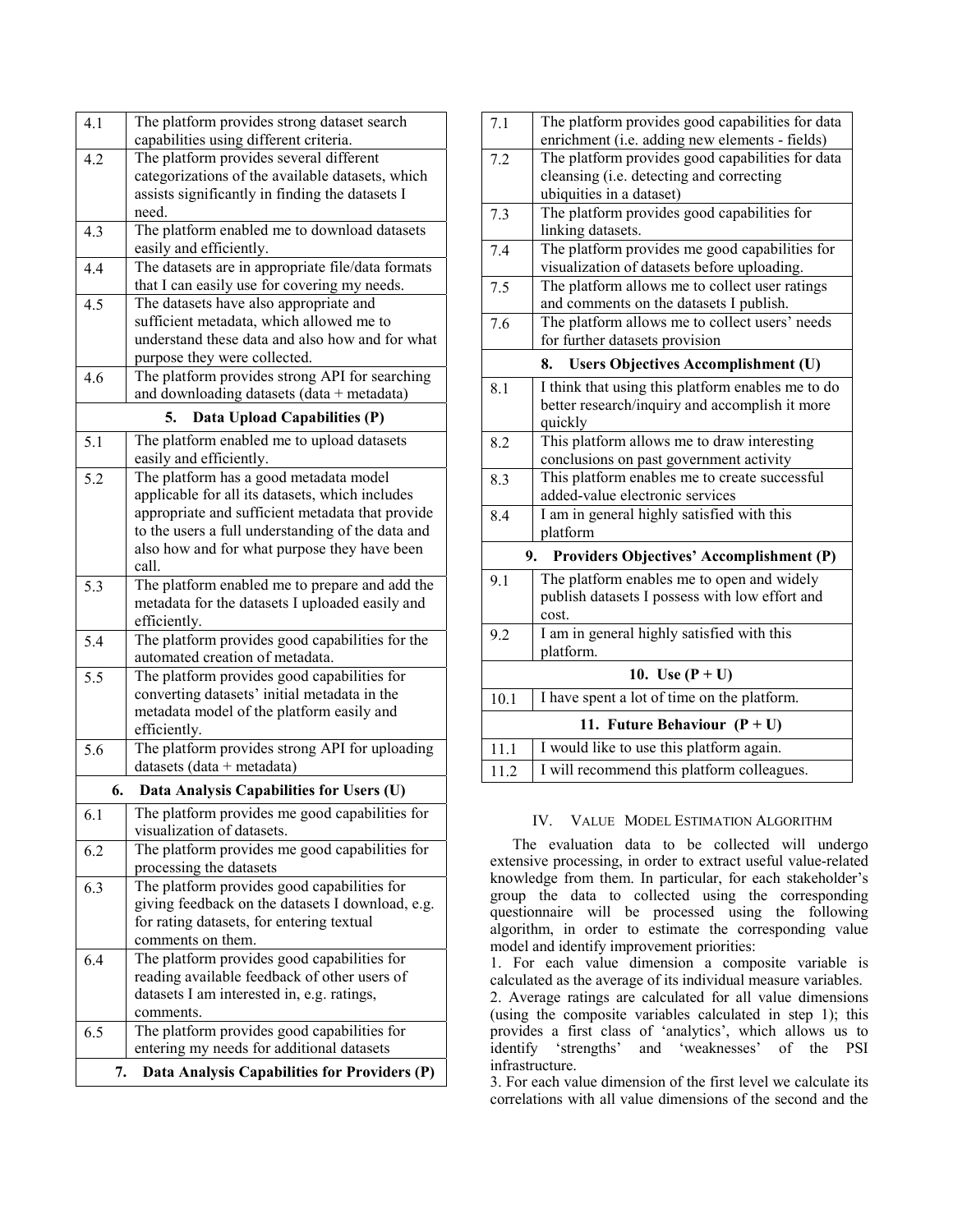third levels (using again the composite variables calculated in step 1). In this way a second class of business analytics is calculated, which constitute objective indicators of the importance of first level value dimensions (which are 'independent variables' under the direct control of the PSI einfrastructure developer/operator as mentioned in the previous section), as they quantify their impact on higher level value generation.

4. By combining the two classes of analytics calculated in steps 2 and 3 we can construct a high-level value model of the PSI e-Infrastructure, which visualizes the types of value generated by it for the particular stakeholders' group and the relations among them, and enables a better understanding of its value generation mechanism.

5. Finally the value dimensions of the first layer, which are the only 'independent variables' within the control of the PSI e-infrastructure developer/operator, are classified, based on their average ratings they receive from the particular stakeholders' group and their impacts on the value dimensions of the second and the third level, into four groups: low rating – high impact, low rating – low impact, high rating – high impact and high rating – low impact. The highest priority should be assigned to the improvement of the value dimensions of the first group, which receive low ratings and at the same time have a high impact on the generation of higher level value, so it is on them that we should focus our scarce human and financial resources.

6. Finally we repeat stages 2, 3, 4 and 5, but this time for the individual value measures/variables instead of the value dimensions' composite variables.

### V. CONCLUSIONS AND FURTHER STEPS

This paper has presented a methodology for evaluating an emerging class of IS: the PSI e-Infrastructures. These IS aim to support both government agencies for opening their data, in order to be used for scientific, commercial and political purposes, and also various groups of users interested in them (e.g. scientists for conducting research, active citizens and journalists for drawing conclusions on previous government activity). The proposed methodology assesses a wide range of types of value generated by PSI e-Infrastructures for these two stakeholders' groups: data users and data providers. Also, it includes an algorithm for advanced processing of stakeholders' evaluation data, which results in the estimation of value models for these two groups and the identification of improvement priorities. The proposed methodology is going to be used for evaluating the PSI e-Infrastructure to be developed as part of the abovementioned ENGAGE project. This will allow improvements of the methodology, and also enrichment with qualitative parts (based on in depth discussions in small groups of data users and providers).

### ACKNOWLEDGMENT

This work has been partly funded by the European Commission through the Project ENGAGE (An Infrastructure for Open, Linked Governmental Data Provision towards Research Communities and Citizens), Grant Agreement No. FP7-283700.

#### **REFERENCES**

- [1] Commission of the European Communities (2009), "Communication from the Commission to the European Parliament, the Council, the European Economic and Social Committee and the Committee of the Regions – ICT Infrastructures for e-Science", COM (2009) 108 Final, Brussels.
- [2] Commission of the European Communities (2011), "Communication from the Commission to the European Parliament, the Council, the European Economic and Social Committee and the Committee of the Regions – Open data: An engine for innovation, growth and transparent governance", COM (2011) 882 Final, Brussels.
- [3] Loukis, E. Pazalos, K. Salagara, A. (2012), "Transforming e-services evaluation data into business analytics using value models", Elsevier, Electronic Commerce Research and Applications 11 (2012), 129– 141.
- [4] Makx Dekkers, Femke Polman, Robbin te Velde and Mark de Vries, MEPSIR – Measuring European Public Sector Information Resources: Final report of study on exploitation of public sector information – benchmarking of EU framework Conditions, report for the European Commission, June 2006
- Kim, Y. and Crowston, K. (2011), Technology adoption and use theory review for studying scientists' continued use of cyberinfrastructure. Proc. Am. Soc. Info. Sci. Tech., 48: 1–10. doi: 10.1002/meet.2011.14504801197
- [6] Atkins, D. E., Droegemeier, K. K., Feldman, S. I., Garcia-Molina, H., Klein, M. L., & Messina, P. (2003). Revolutionizing Science and Engineering through Cyberinfrastructure: Report of the National Science Foundation Blue-Ribbon Advisory Panel on Cyberinfrastructure. Washington, DC: National Science Foundation.
- [7] Nentwich, M (2003), "Cyberscience: Research in the Age of the Internet", Vienna: Austrian Academy of Sciences.
- Wouters, P. (2006), "What is the matter with e-Science? thinking aloud about informatisation in knowledge creation", The Pantaneto Forum, Jul 2006
- [9] Wulf, W. (1993), "The collaboratory opportunity", Science, 261 (5123), 854
- [10] Hirschheim, R., and Smithson, S. (1988), "A critical analysis of information systems evaluation. In N. Bjorn-Andersen and G. Davis (eds.), Information Systems Assessment: Issues and Challenges, North Holland, Amsterdam, 1988, 17–37.
- [11] Smithson, S., and Hirscheim, R. (1998), "Analysing information systems evaluation: another look at an old problem. European Journal of Information Systems, 7, 158–174.
- [12] Willcocks, L. (1996), "Investing in Information Systems: Evaluation and Management". Chapman & Hall, London.
- [13] Willcocks, L., and Graeser, V. (2001), "Delivering IT and E-business Value. Butterworth–Heinemann, Boston, MA.
- [14] Farbey, B., Land, F., and Targett, D. (1999), "Moving IS evaluation forward: learning themes and research issues. The Journal of Strategic Information Systems, 8(2), 189–207.
- [15] Irani, Z. (2002), "Information systems evaluation: navigating through the problem domain". Information and Management, 40, 1, 11–24.
- [16] Gunasekaran, A., Ngai, E. W. T., and McGaughey (2006), ",Information technology and systems justification: a review for research and applications". European Journal of Operational Research, 173, 957–983.
- [17] Stockdale, R., and Standing, C. (2006), "An interpretive approach for interpreting information systems: a content, context, process framework". European Journal of Operational Research, 173, , 1090– 1102.
- [18] Irani, Z., and Love, P.,  $(2008)$ , "Information systems evaluation a crisis of understanding" In Z. Irani and P. Love (eds.), "Evaluating Information Systems – Public and Private Sector", Butterworth-Heinemann, UK.